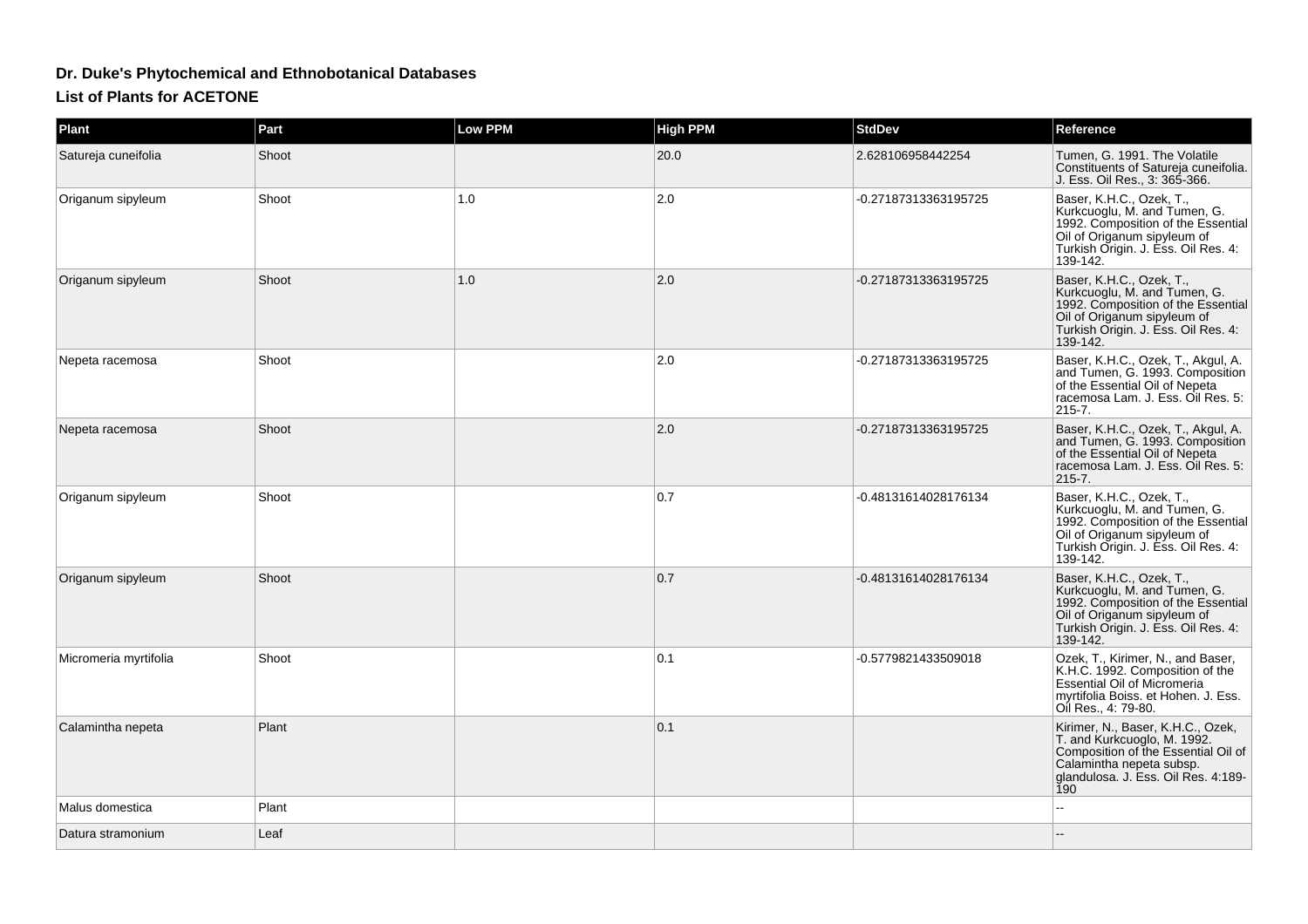| Plant                              | Part                 | <b>Low PPM</b> | <b>High PPM</b> | <b>StdDev</b> | Reference                                                                                                                                                                                  |
|------------------------------------|----------------------|----------------|-----------------|---------------|--------------------------------------------------------------------------------------------------------------------------------------------------------------------------------------------|
| Brassica oleracea var. capitata I. | Leaf                 |                |                 |               | Wealth of India.                                                                                                                                                                           |
| Psidium guajava                    | Fruit                |                | 8000.0          |               | $\overline{\phantom{a}}$                                                                                                                                                                   |
| Brassica oleracea var. botrytis I. | Leaf                 |                |                 |               |                                                                                                                                                                                            |
| Cannabis sativa                    | Plant                |                |                 |               | Turner, C. E., El Sohly, M. A.,<br>Boeren, E. G. 1980. Constituents<br>of Cannabis sativa L. XVII. A<br><b>Review of the Natural</b><br>Constituents. J Natural Products,<br>432: 169-234. |
| Pyrus communis                     | Plant                |                |                 |               | $\overline{a}$                                                                                                                                                                             |
| Pelargonium graveolens             | <b>Essential Oil</b> |                |                 |               |                                                                                                                                                                                            |
| Humulus lupulus                    | Inflorescence        |                |                 |               | $\sim$                                                                                                                                                                                     |
| Humulus lupulus                    | Fruit                |                |                 |               |                                                                                                                                                                                            |
| Medicago sativa                    | <b>Essential Oil</b> |                |                 |               | ä.                                                                                                                                                                                         |
| Mentha aquatica                    | Leaf                 |                |                 |               | Jim Duke's personal files.                                                                                                                                                                 |
| Zingiber officinale                | Rhizome              |                |                 |               |                                                                                                                                                                                            |
| Pimenta dioica                     | Plant                |                |                 |               |                                                                                                                                                                                            |
| Lycopersicon esculentum            | Fruit                |                |                 |               |                                                                                                                                                                                            |
| Mentha spicata                     | <b>Essential Oil</b> |                |                 |               |                                                                                                                                                                                            |
| Cymbopogon citratus                | Plant                |                |                 |               | Guenther, E., The Essential Oils, 6<br>volumes, D. van Nostrand, New<br>York, 1948-1952.                                                                                                   |
| Daucus carota                      | Root                 |                |                 |               |                                                                                                                                                                                            |
| Cananga odorata                    | Flower               |                |                 |               | ä.                                                                                                                                                                                         |
| Brassica oleracea var. botrytis I. | Flower               |                |                 |               |                                                                                                                                                                                            |
| Mentha spicata                     | Leaf                 |                |                 |               | Duke, J. A. Writeups or information<br>summaries on approximately<br>2,000 economic plants, USDA,<br>ARS, Beltsville, MD 20705.                                                            |
| Ribes nigrum                       | Fruit                |                |                 |               | List, P.H. and Horhammer, L.,<br>Hager's Handbuch der<br>Pharmazeutischen Praxis, Vols. 2-<br>6, Springer-Verlag, Berlin, 1969-<br>1979.                                                   |
| Myrtus communis                    | Plant                |                |                 |               | Lawrence, B.M., Essential Oils<br>1976-1977, Essential Oils 1978,<br>Essential Oils 1979-1980.                                                                                             |